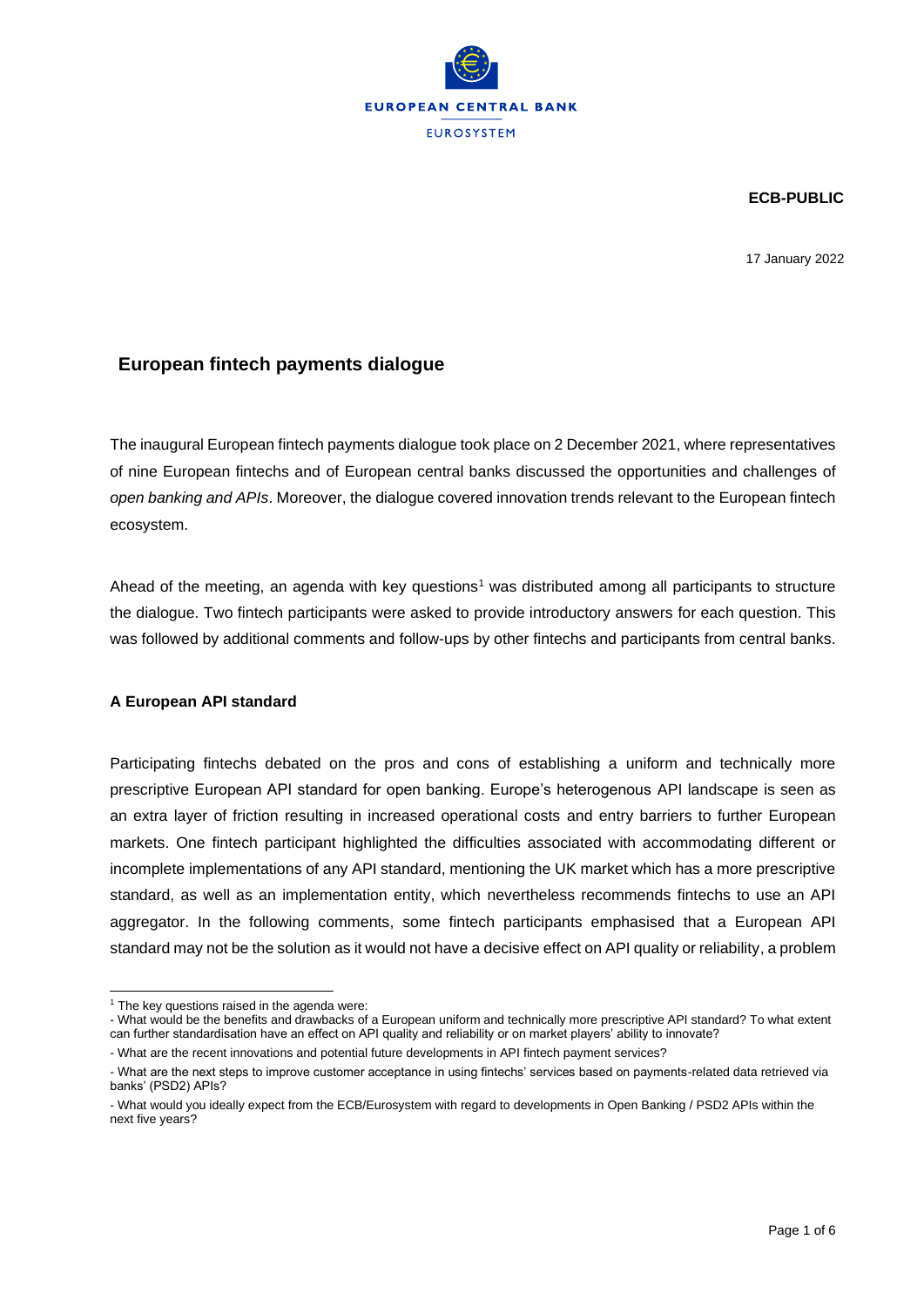only industry cooperation could solve. One fintech participant mentioned that open banking is very much dependent on the API interaction with relevant processes in the (core) banking systems, and rather preferred a more direct connection. That was also mirrored by those fintechs advocating for further standardisation being a good basis but not a sufficient condition for open banking.

Fintech participants also voiced concerns over data access barriers or limits when using banks' APIs. Some emphasised the need to establish a two-way communication with banking systems that allows fintechs to establish a level of certainty for AIS and specifically for PIS operations. Others asked to expand access to e.g. credit card accounts, savings accounts, and investment accounts. Moreover, fintech participants applauded efforts to decrease the use of screen scraping and reverse engineering technologies due to the security issues these raise, instead suggesting a focus on improving data flows through regulated APIs.

Some fintech participants reiterated standards potentially affecting innovation should be avoided. In this sense, fintech participants spoke about the growing creativity of fintech start-ups and developers who require agile licensing processes and increased access to sandbox environments to test products and services. Lastly, some fintech participants considered it necessary to review regulations and provide the right incentives so the fintech and banking ecosystem together can compete against international wallets and cards.

### **Recent innovations in API-based fintech payment services**

While the legislative aspects of open banking and APIs were not the focus of the dialogue, some fintech participants pointed to areas requiring attention from legislators. The upcoming PSD2 review, especially in the area of strong customer authentication, should ensure a competitive playing field between banks and non-bank financial entities.

The importance of increasing access to data was highlighted by some fintech participants who expressed an eagerness to offer better and more varied products and services as soon as new data sources become available, e.g. in areas such as savings and investments data. Particular attention should be placed on verifying that bank APIs meet minimum quality levels that allow fintechs to obtain the requested data. Moreover, banks' user interfaces should facilitate users' ability to grant access to third parties in a simple and transparent way. Ownership of the user-data and models to enable users to access their financial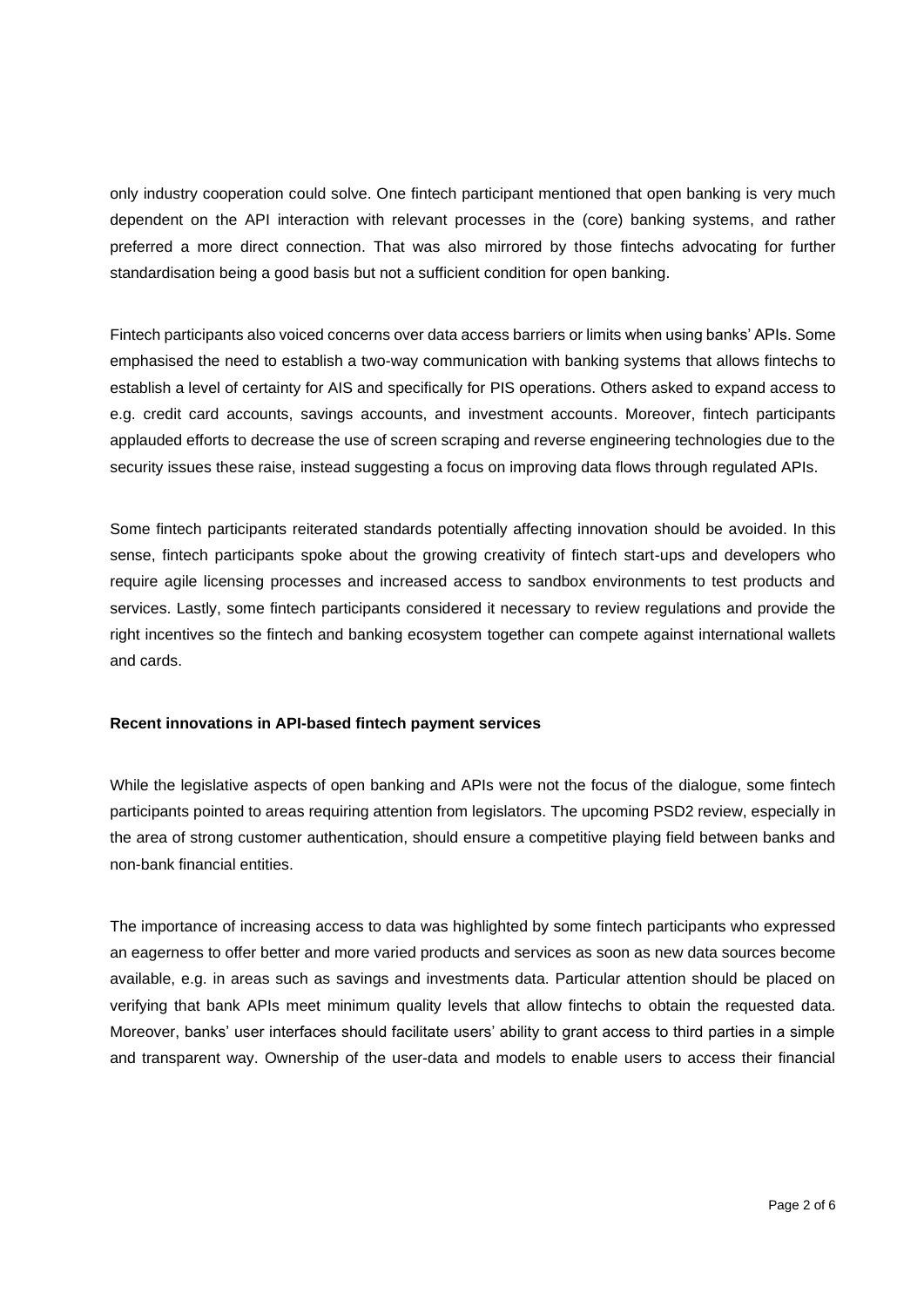information and share this data were also discussed as potential enablers for innovation in API-based payment services.

Furthermore, fintech participants saw increased API flexibility as a key pre-requisite to help unleash the potential of open finance in other segments of the economy. Complexities in core banking systems and APIs should not hinder the ability of non-financial sector businesses to reap the benefits of open finance.

### **Improving customer acceptance**

Decreasing the complexity of user experiences in the customer authentication process was emphasised once more by some fintech participants. In practise the users are not as hesitant to allow access to payments data as may have been expected. Some participants shared their perception that users are willing to do so in return for highly-valued services. The hurdles in the usability (e.g. complex bank UX interfaces) are considered as a critical reason for customer dissatisfaction. Behavioural biometrics, artificial intelligence, and machine learning were mentioned as tools to increase customer acceptance of fintech solutions.

Additionally, there is increased interest from fintechs in pan-European solutions as more citizens move between countries for travel or work remotely from various locations. The lack of pan-European banking services creates obstacles to fintechs who seek to offer cross-border services. The still existing "IBAN discrimination" and the heterogeneity and specificities of national payment methods negatively impact pan-European innovative services; some fintech had to open local branches.

#### **Expectations for the Eurosystem**

Fintech participants stressed the importance of accelerating the adoption of instant payments. The scheme would ideally be adhered to by all payment service providers and these should provide free or low-cost instant payments for their customers. Fintech participants suggested this would speed-up the innovation process and support the creation of pan-European services. They also expressed the need to secure the gains already made in terms of open banking, ensuring that market participants maintain their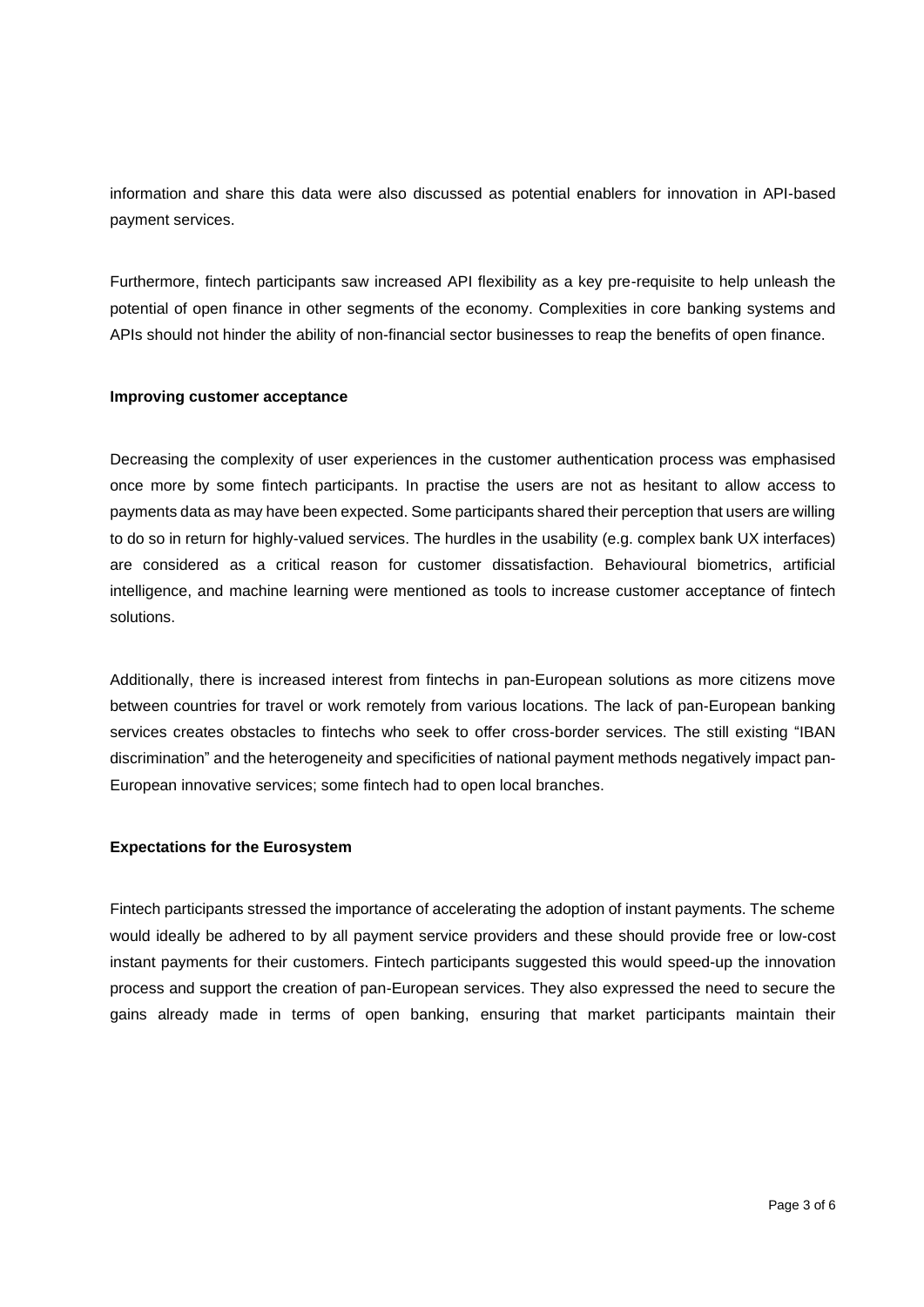commitments, and avoid contesting the utility of APIs. In the area of fraud, they envision better communication channels with banks in order to quickly respond to suspected fraud cases.

Fintech participants had additional questions regarding work to facilitate recurrent payments with automatic authorisation from current accounts. They considered this a new potential customer journey to be highly valuable mainly for e-commerce and subscription payments.

Discussing on how to better achieve a dialogue between different stakeholders, monthly meetings between fintechs and the national regulator were reported in some countries. In addition, participants highlighted the need for a holistic approach for the development of open banking. This would ensure that all stakeholders in the financial ecosystem have equal competition conditions and no advantages are given to certain payments schemes over others.

### **Innovation trends**

In discussions on emerging innovation trends, fintech participants mentioned the fast evolution in artificial intelligence, user interfaces (audio, video, (behavioural) biometrics), electronic identity used for strong customer identification, blockchain technology, as well as the investigation of the possible digital euro, and tokenisation of the economy.

Improving the current usability and adoption of open banking solutions were considered more urgent before exploring new functionalities and technologies. Instant payments were considered as a catalyst for new fintech products and services.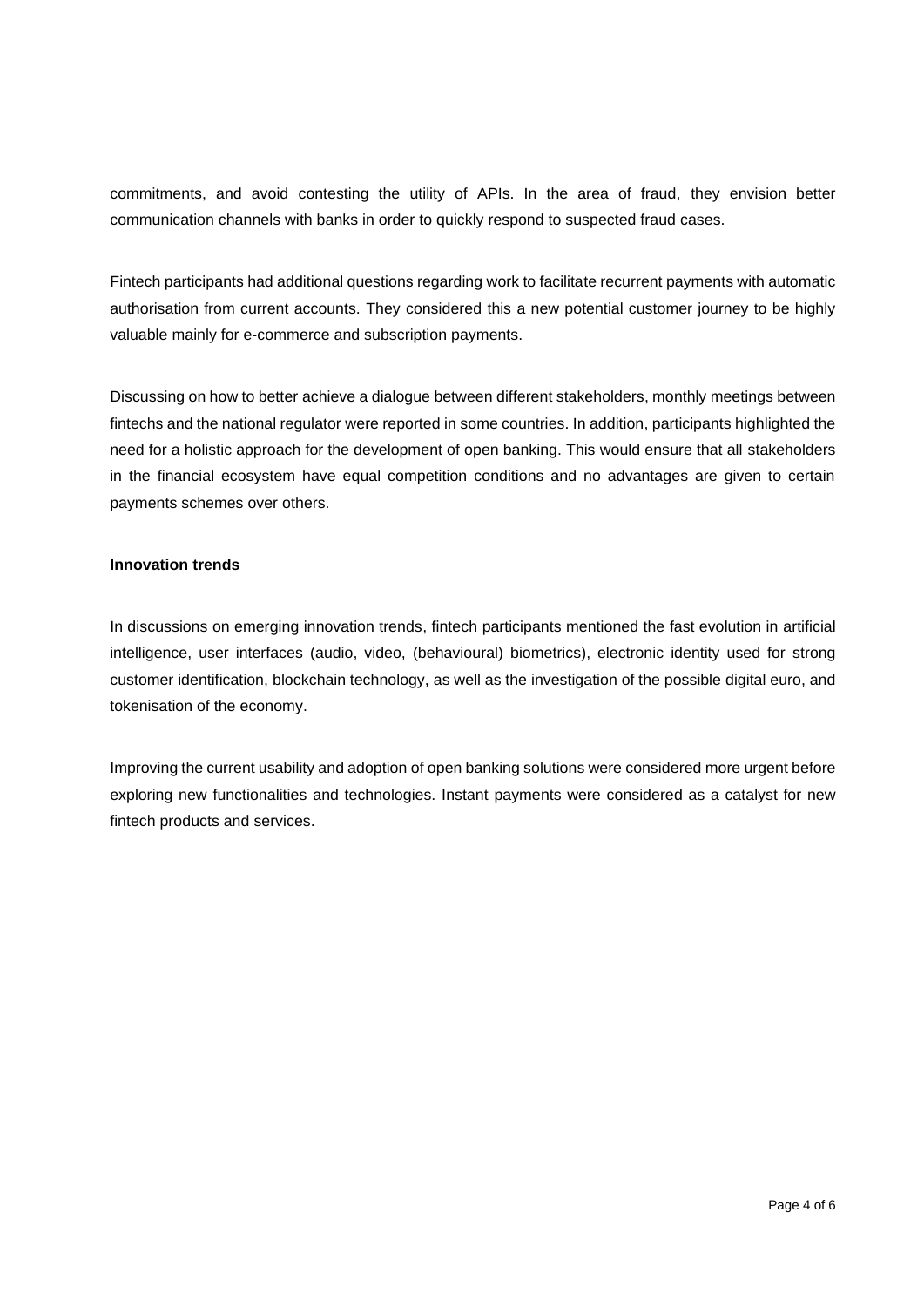# **Annex – List of participants**

| Participant's organisation | <b>Name of participant</b> |             |
|----------------------------|----------------------------|-------------|
| Deutsche Bundesbank        | Mr Dirk Schrade            | Chairperson |
|                            |                            |             |
| Crowdpolicy                | Mr Georgios Karamanolis    |             |
| Finologee                  | Mr Raoul Mulheims          |             |
| Fintecture                 | Mr Faysal Oudmine          |             |
| Kíneox                     | Mr Javier Bartolomé        |             |
| Kíneox                     | Mr Mariano De Mora         |             |
| Neopay                     | Mr Paulius Tarbūnas        |             |
| Nordigen                   | <b>Mr Rolands Mesters</b>  |             |
| Peaks                      | Mr Rutger Beens            |             |
| Solarisbank                | Mr Jörg Howein             |             |
| Tink                       | Mr Ralf Ohlhausen          |             |
|                            |                            |             |
| Danmarks Nationalbank      | Mr Jacob Mølgaard Heisel   |             |
| Deutsche Bundesbank        | Ms Heike Winter            |             |
| Eesti Pank                 | Ms Helena Kokk             |             |
| Central Bank of Ireland    | Ms Mikela Triglio          |             |
| Banco de España            | Mr Justo Arenillas         |             |
| Banque de France           | Mr Guillaume Bruneau       |             |
| Hrvatska narodna banka     | Ms Iva Kopecki             |             |
| Banca d'Italia             | Ms Paolo Giucca            |             |